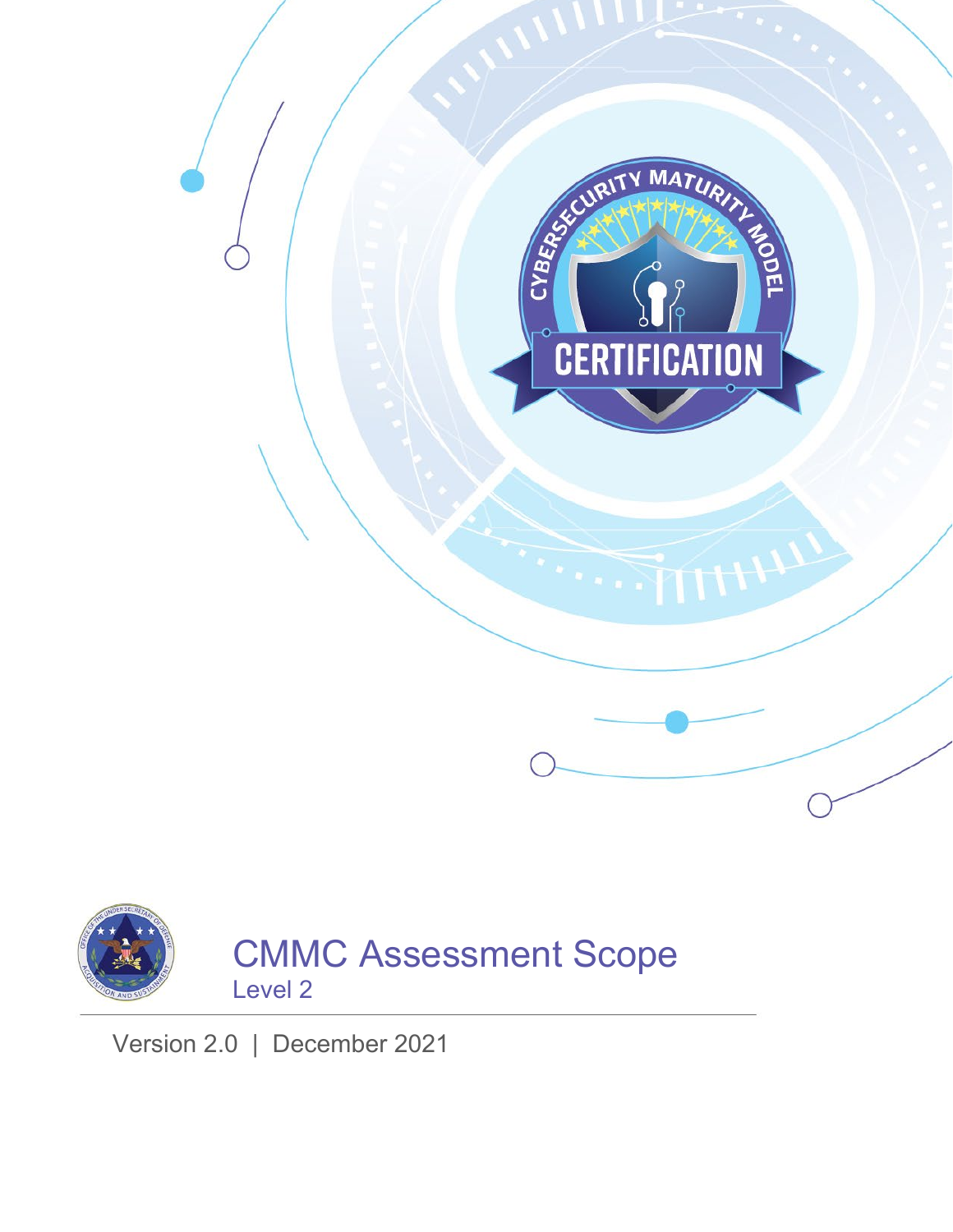# **NOTICES**

Copyright 2021 Carnegie Mellon University, The Johns Hopkins University Applied Physics Laboratory LLC, and Futures, Inc.

This material is based upon work funded and supported by the Department of Defense under Contract No. FA8702-15-D-0002 with Carnegie Mellon University for the operation of the Software Engineering Institute, a federally funded research and development center, and under Contract No. HQ0034-13-D-0003 and Contract No. N00024-13-D-6400 with the Johns Hopkins University Applied Physics Laboratory LLC, a University Affiliated Research Center.

The view, opinions, and/or findings contained in this material are those of the author(s) and should not be construed as an official Government position, policy, or decision, unless designated by other documentation.

NO WARRANTY. THIS MATERIAL IS FURNISHED ON AN "AS-IS" BASIS. CARNEGIE MELLON UNIVERSITY AND THE JOHNS HOPKINS UNIVERSITY APPLIED PHYSICS LABORATORY LLC MAKE NO WARRANTIES OF ANY KIND, EITHER EXPRESSED OR IMPLIED, AS TO ANY MATTER INCLUDING, BUT NOT LIMITED TO, WARRANTY OF FITNESS FOR PURPOSE OR MERCHANTABILITY, EXCLUSIVITY, OR RESULTS OBTAINED FROM USE OF THE MATERIAL NOR ANY WARRANTY OF ANY KIND WITH RESPECT TO FREEDOM FROM PATENT, TRADEMARK, OR COPYRIGHT INFRINGEMENT.

[DISTRIBUTION STATEMENT A] Approved for public release.

This work is licensed to the pubic under th[e Creative Commons Attribution 4.0 International](https://creativecommons.org/licenses/by/4.0/)  [License.](https://creativecommons.org/licenses/by/4.0/)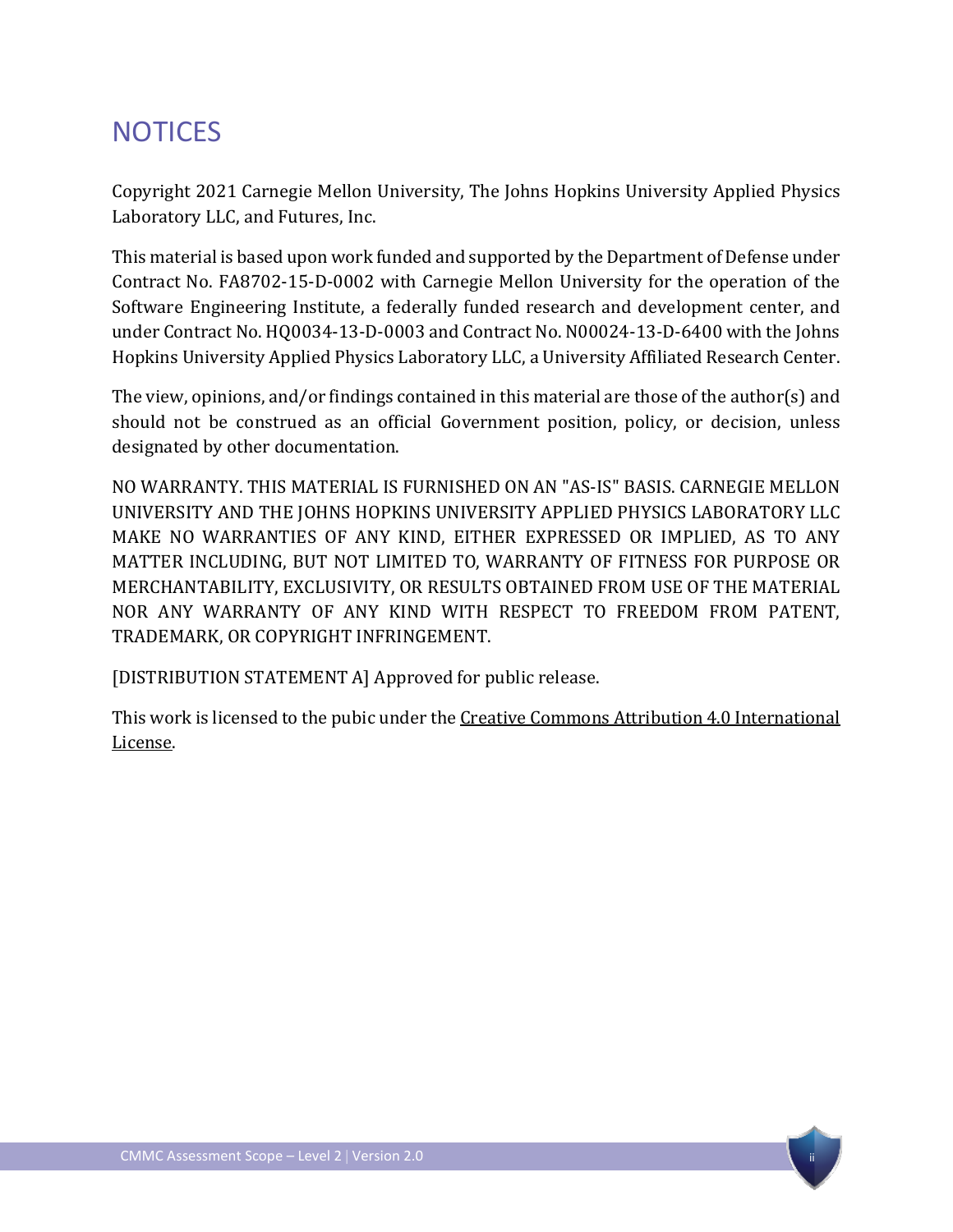# Identifying the CMMC Assessment Scope

This document provides information on the categorization of assets that, in turn, inform the specification of assessment scope for a Cybersecurity Maturity Model Certification (CMMC) assessment. The ensuing sections discuss CMMC asset categories as well as the associated requirements for Defense Industrial Base (DIB) contractors and CMMC assessments.

## <span id="page-2-0"></span>CMMC Asset Categories

The *CMMC Assessment Guide – Level 2* maps contractor assets into one of five categories[. Table 1](#page-3-0) describes each asset category, contractor requirements, and assessment requirements. Additional information about each asset category is provided in the ensuing sections.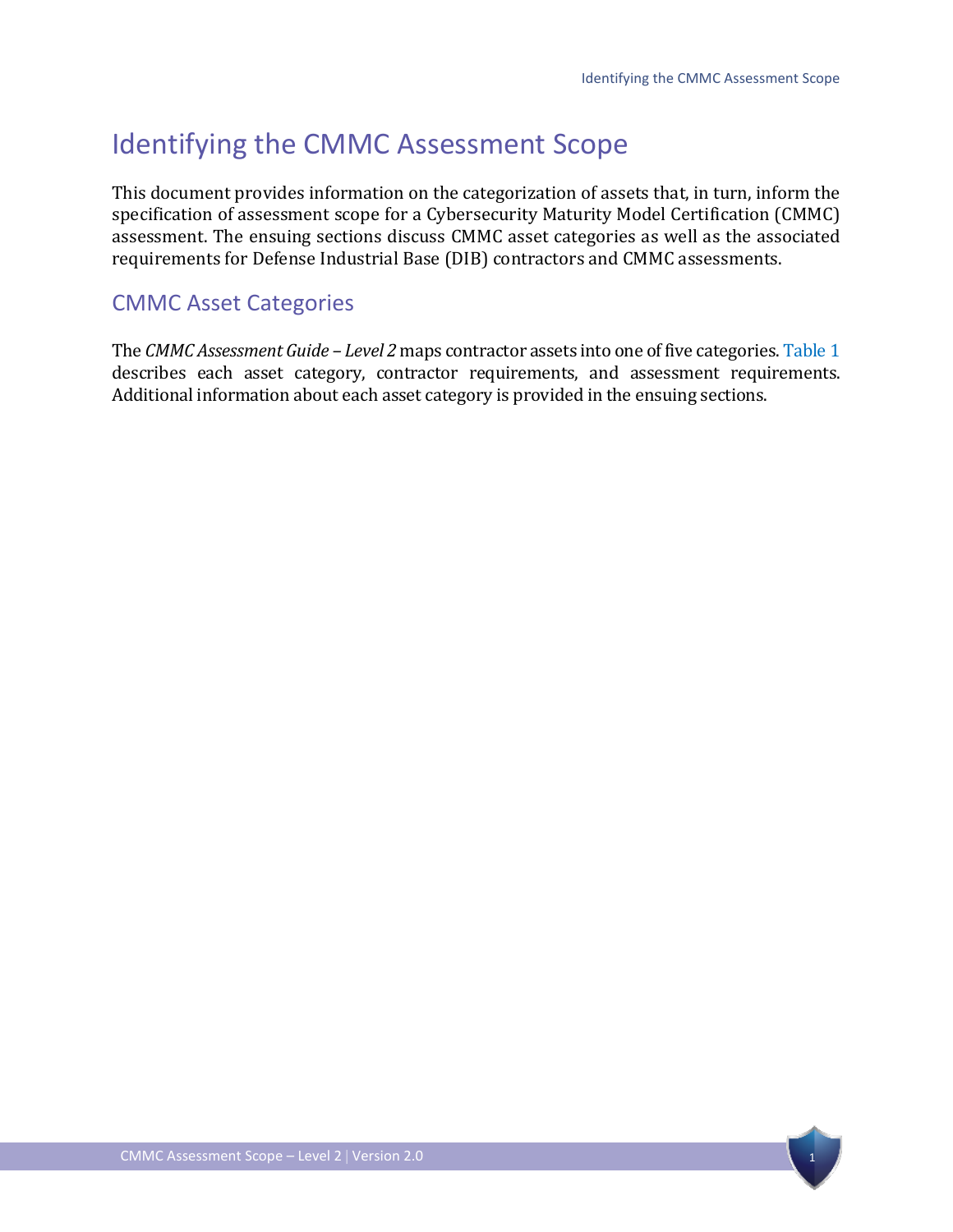<span id="page-3-0"></span>

| <b>Asset</b><br><b>Category</b>                                                | <b>Asset Description</b>                                                                                                                                                                                                                                    | <b>Contractor Requirements</b>                                                                                                                                                                                                                                     | <b>CMMC Assessment</b><br><b>Requirements</b>                                                                                                                                                                                                                                                                                                                                                                                                                                                                                                                                                         |  |
|--------------------------------------------------------------------------------|-------------------------------------------------------------------------------------------------------------------------------------------------------------------------------------------------------------------------------------------------------------|--------------------------------------------------------------------------------------------------------------------------------------------------------------------------------------------------------------------------------------------------------------------|-------------------------------------------------------------------------------------------------------------------------------------------------------------------------------------------------------------------------------------------------------------------------------------------------------------------------------------------------------------------------------------------------------------------------------------------------------------------------------------------------------------------------------------------------------------------------------------------------------|--|
| Assets that are in the CMMC Assessment Scope                                   |                                                                                                                                                                                                                                                             |                                                                                                                                                                                                                                                                    |                                                                                                                                                                                                                                                                                                                                                                                                                                                                                                                                                                                                       |  |
| <b>Controlled</b><br><b>Unclassified</b><br><b>Information</b><br>(CUI) Assets | • Assets that process, store,<br>or transmit CUI                                                                                                                                                                                                            | Document in the asset inventory<br>• Document in the System Security<br>Plan (SSP)<br>• Document in the network<br>diagram of the CMMC<br><b>Assessment Scope</b><br>• Prepare to be assessed against<br><b>CMMC</b> practices                                     | • Assess against CMMC practices                                                                                                                                                                                                                                                                                                                                                                                                                                                                                                                                                                       |  |
| <b>Security</b><br><b>Protection</b><br><b>Assets</b>                          | • Assets that provide security<br>functions or capabilities to<br>the contractor's CMMC<br>Assessment Scope,<br>irrespective of whether or<br>not these assets process,<br>store, or transmit CUI                                                           |                                                                                                                                                                                                                                                                    |                                                                                                                                                                                                                                                                                                                                                                                                                                                                                                                                                                                                       |  |
| <b>Contractor</b><br><b>Risk</b><br><b>Managed</b><br><b>Assets</b>            | • Assets that can, but are not<br>intended to, process, store,<br>or transmit CUI because of<br>security policy, procedures,<br>and practices in place<br>• Assets are not required to<br>be physically or logically<br>separated from CUI assets           | • Document in the asset inventory<br>Document in the SSP<br>$\circ$ Show these assets are<br>managed using the<br>contractor's risk-based<br>security policies, procedures,<br>and practices<br>Document in the network<br>diagram of the CMMC<br>Assessment Scope | • Review the SSP in accordance with<br>practice CA.L2-3.12.4<br>o If appropriately documented, do<br>not assess against other CMMC<br>practices<br>o If contractor's risk-based<br>security policies, procedures,<br>and practices documentation or<br>other findings raise questions<br>about these assets, the assessor<br>can conduct a limited spot check<br>to identify risks<br>$\circ$ The limited spot check(s) shall<br>not materially increase the<br>assessment duration nor the<br>assessment cost<br>$\circ$ The limited spot check(s) will be<br>within the defined assessment<br>scope |  |
| <b>Specialized</b><br><b>Assets</b>                                            | • Assets that may or may not<br>process, store, or transmit<br><b>CUI</b><br>• Assets include: government<br>property, Internet of Things<br>(IoT) devices, Operational<br>Technology (OT), Restricted<br>Information Systems, and<br><b>Test Equipment</b> |                                                                                                                                                                                                                                                                    | • Review the SSP in accordance with<br>practice CA.L2-3.12.4<br>• Do not assess against other CMMC<br>practices                                                                                                                                                                                                                                                                                                                                                                                                                                                                                       |  |
| Assets that are not in the CMMC Assessment Scope                               |                                                                                                                                                                                                                                                             |                                                                                                                                                                                                                                                                    |                                                                                                                                                                                                                                                                                                                                                                                                                                                                                                                                                                                                       |  |
| Out-of-<br><b>Scope</b><br><b>Assets</b>                                       | • Assets that cannot process,<br>store, or transmit CUI                                                                                                                                                                                                     | • Assets are required to be<br>physically or logically separated<br>from CUI assets                                                                                                                                                                                | • None                                                                                                                                                                                                                                                                                                                                                                                                                                                                                                                                                                                                |  |

#### **Table 1. CMMC Asset Categories Overview**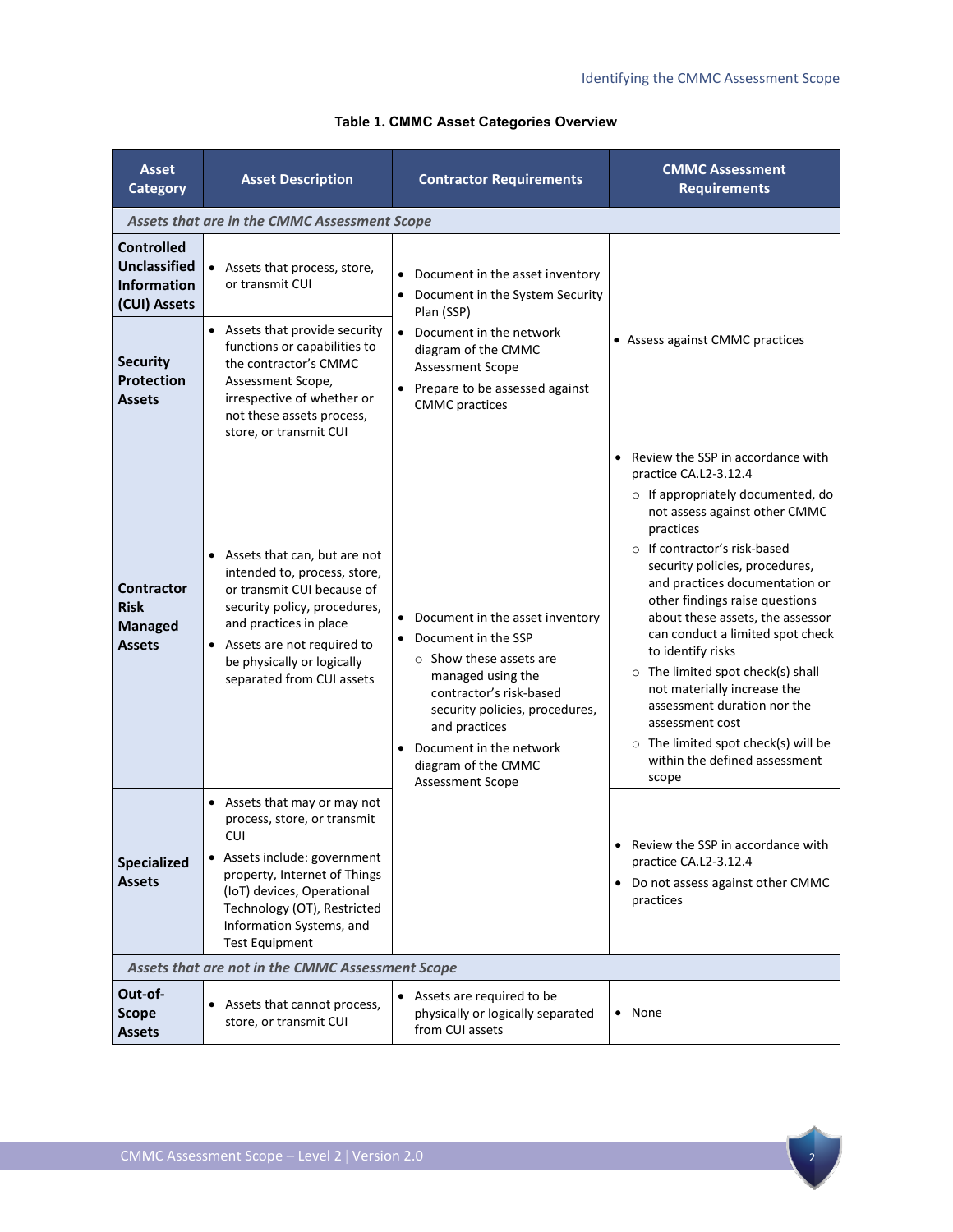The following sections provide more information about the CMMC Asset Categories and the documentation required during an assessment.

The contractor is required to document all asset categories that are part of the assessment scope in an asset inventory and provide a network diagram of the assessment scope to facilitate scoping discussions during pre-assessment activities.

#### CUI Assets

CUI Assets process, store, or transmit CUI as follows:

- **Process** CUI can be used by an asset (e.g., accessed, entered, edited, generated, manipulated, or printed).
- **Store** CUI is inactive or at rest on an asset (e.g., located on electronic media, in system component memory, or in physical format such as paper documents).
- **Transmit** CUI is being transferred from one asset to another asset (e.g., data in transit using physical or digital transport methods).

CUI Assets are part of the CMMC Assessment Scope and are assessed against applicable CMMC practices.

In addition, the contractor is required to:

- document these assets in asset inventory;
- document these assets in the SSP; and
- provide a network diagram of the assessment scope (to include these assets) to facilitate scoping discussions during the pre-assessment.

#### Security Protection Assets

Security Protection Assets provide security functions or capabilities within the contractor's CMMC Assessment Scope. Identifying Security Protection Assets is a critical part of scoping a CMMC engagement.

Security Protection Assets are part of the assessment scope and are required to conform to applicable CMMC practices, regardless of their physical or logical placement. For example, an External Service Provider (ESP) that provides a security information and event management (SIEM) service may be separated logically and may process no CUI, but the SIEM does contribute to meeting the CMMC practice requirements. [Table](#page-5-0) 2 provides examples of Security Protection Assets.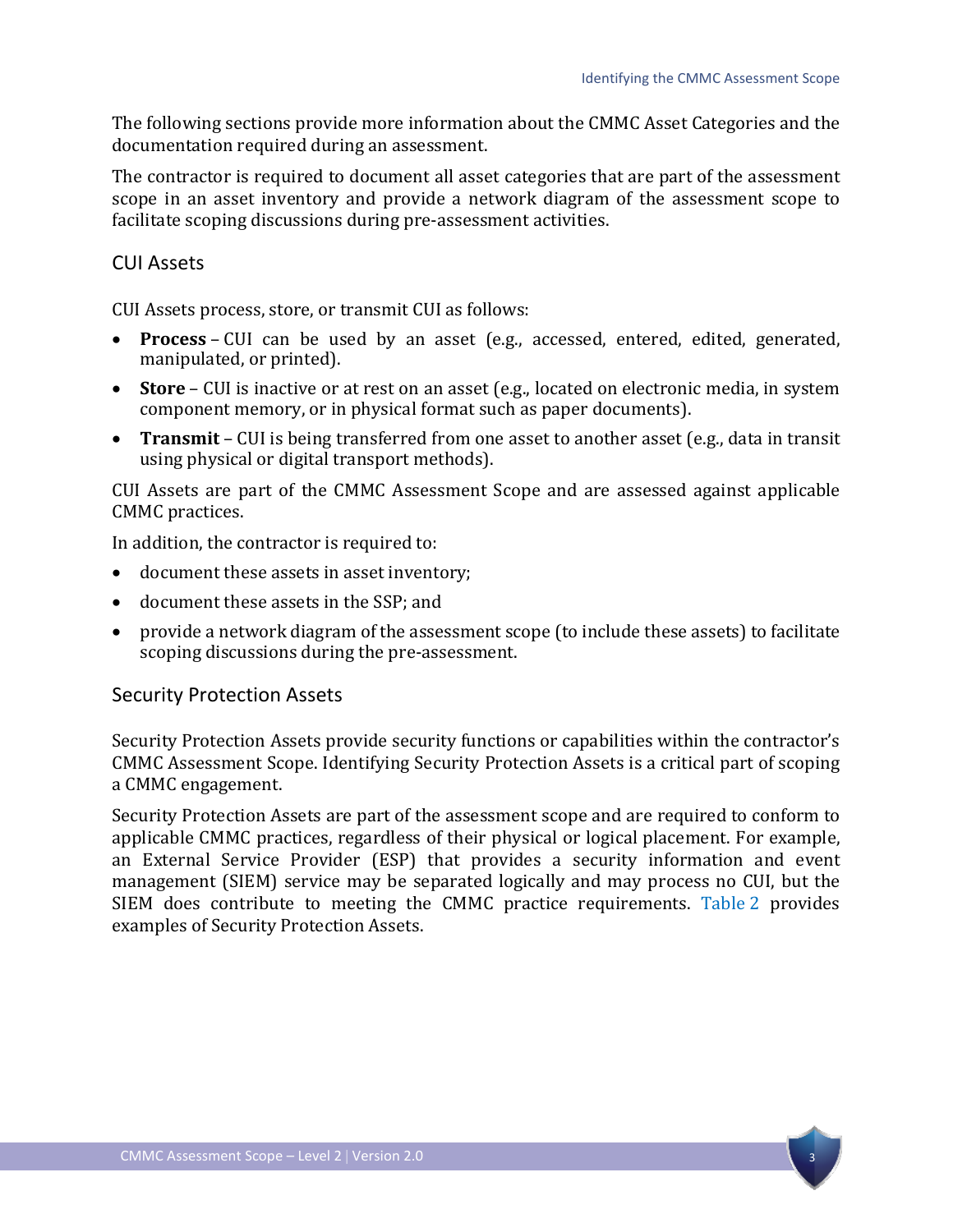<span id="page-5-0"></span>

| <b>Asset Type</b> | <b>Security Protection Asset Examples</b>                                                                                                                   |  |
|-------------------|-------------------------------------------------------------------------------------------------------------------------------------------------------------|--|
| People            | • Consultants who provide cybersecurity service<br>Managed service provider personnel who perform system maintenance<br>• Enterprise network administrators |  |
| <b>Technology</b> | • Cloud-based security solutions<br>• Hosted Virtual Private Network (VPN) services<br>• SIEM solutions                                                     |  |
| <b>Facility</b>   | • Co-located data centers<br>• Security Operations Centers (SOCs)<br>• Contractor office buildings                                                          |  |

#### **Table 2. Security Protection Asset Examples**

In addition, the contractor is required to:

- document these assets in asset inventory;
- document these assets in the SSP; and
- provide a network diagram of the assessment scope (to include these assets) to facilitate scoping discussions during the pre-assessment.

#### Contractor Risk Managed Assets

Contractor Risk Managed Assets are capable of, but are not intended to, process, store, or transmit CUI because of the security policy, procedures, and practices in place. Contractor Risk Managed Assets are not required to be physically or logically separated from CUI Assets.

Contractor Risk Managed Assets are part of the CMMC Assessment Scope. These assets are managed using the contractor's risk-based information security policy, procedures, and practices and are not assessed against CMMC practices.

At a minimum, the contractor is required to:

- document these assets in asset inventory;
- document these assets in the SSP to show they are managed using the contractor's riskbased security policies, procedures, and practices; and
- provide a network diagram of the assessment scope (to include these assets) to facilitate scoping discussions during the pre-assessment.

An assessor may review the documentation of policy and procedures to ensure these assets do not process, store, or transmit CUI. Contractor Risk Managed Assets are reviewed in the SSP in accordance with CMMC practice CA.L2-3.12.4, but are not assessed against other CMMC practices.

If contractor's risk-based security policies, procedures, and practices documentation or other findings raise questions about these assets, the assessor can conduct a limited spot check to identify risks. The limited spot check(s) shall not materially increase the assessment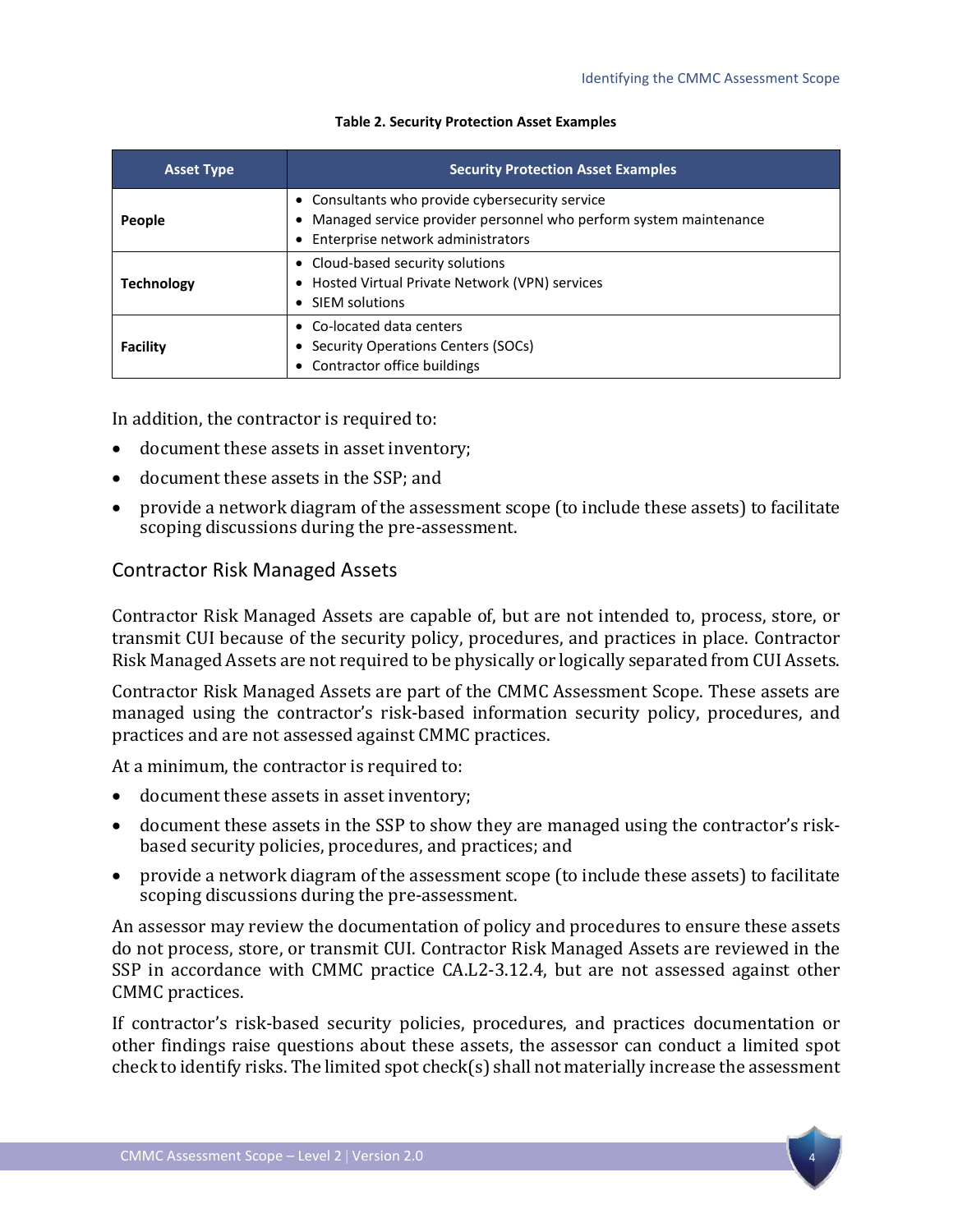duration nor the assessment cost. The limited spot check(s) will be within the defined Assessment Scope.

#### Specialized Assets

The following are considered specialized assets for a CMMC Level 2 assessment when properly documented.

- **Government Property** is all property owned or leased by the government. Government property includes both government-furnished and contractor-acquired property. Government property includes material, equipment, special tooling, special test equipment, and real property. Government property does not include intellectual property or software [Reference: Federal Acquisition Regulation (FAR) 52.245-1].
- **IoT or Industrial Internet of Things (IIoT)** are interconnected devices having physical or virtual representation in the digital world, sensing/actuation capability, and programmability features. They are uniquely identifiable and may include smart electric grids, lighting, heating, air conditioning, and fire and smoke detectors [Reference: iot.ieee.org/definition; National Institute of Standards and Technology (NIST) 800-183].
- **OT**[1](#page-6-0) is used in manufacturing systems, industrial control systems (ICS), or supervisory control and data acquisition (SCADA) systems. OT may include programmable logic controllers (PLCs), computerized numerical control (CNC) devices, machine controllers, fabricators, assemblers, and machining.
- **Restricted Information Systems** can include systems [and associated Information Technology (IT) components comprising the system] that are configured based on government requirements (i.e., connected to something that was required to support a functional requirement) and are used to support a contract (e.g., fielded systems, obsolete systems, and product deliverable replicas).
- **Test Equipment** can include hardware and/or associated IT components used in the testing of products, system components, and contract deliverables (e.g., oscilloscopes, spectrum analyzers, power meters, and special test equipment).

Specialized Assets are part of the CMMC Assessment Scope. The contractor must document these assets in the SSP and detail how they are managed using the contractor's risk-based information security policy, procedures, and practices.

At a minimum, the contractor is required to:

- document these assets in asset inventory;
- document these assets in the SSP to show they are managed using the contractor's riskbased security policies, procedures, and practices; and
- provide a network diagram of the assessment scope (to include these assets) to facilitate scoping discussions during the pre-assessment.

 $\overline{a}$ 

<span id="page-6-0"></span><sup>1</sup> OT includes hardware and software that use direct monitoring and control of industrial equipment to detect or cause a change.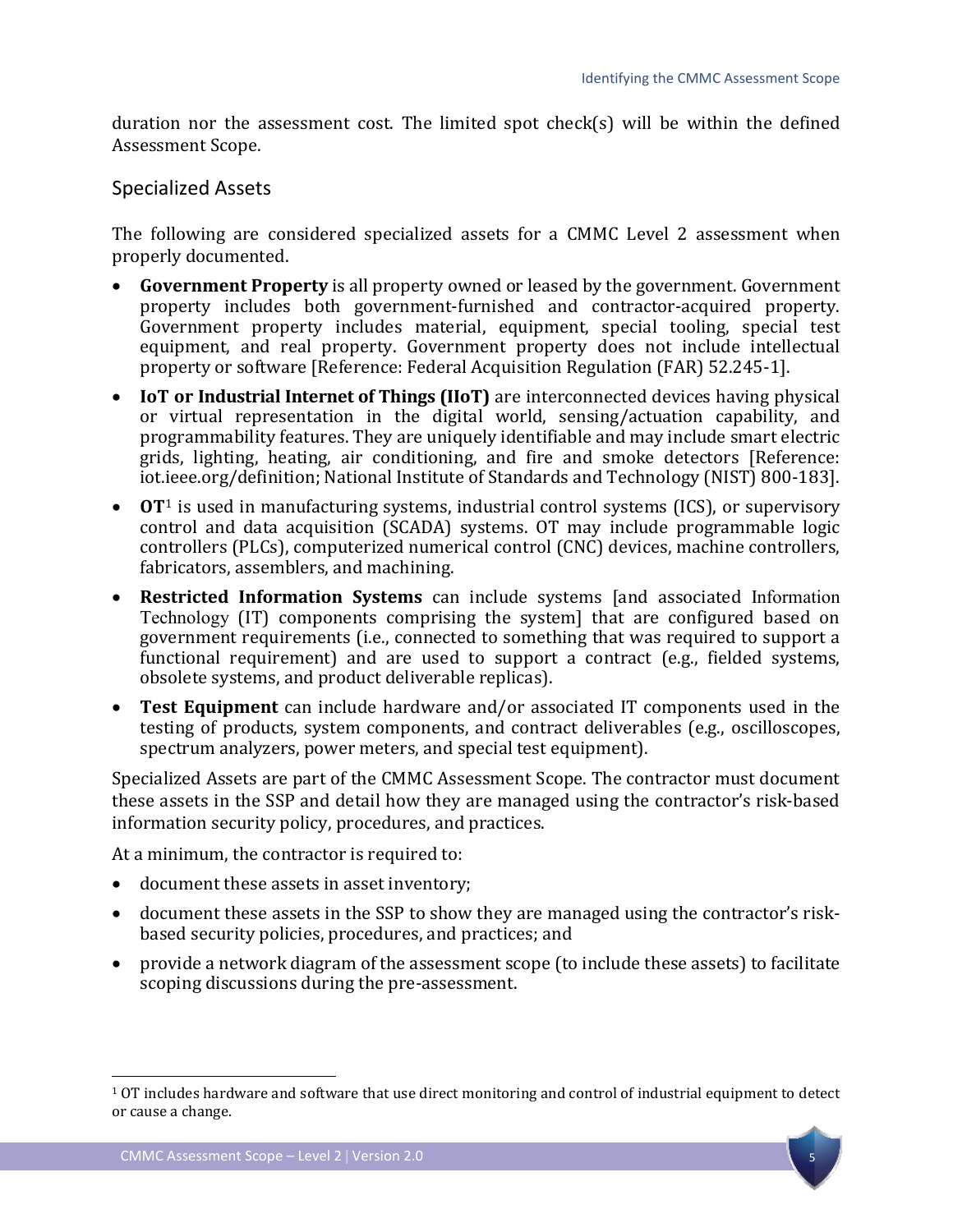A Certified Assessor will review the SSP to verify that specialized assets are managed using the contractor's risk-based information security policy, procedures, and practices and accounted for within the contractor's Assessment Scope.

#### Out-of-Scope Assets

Out-of-Scope Assets cannot process, store, or transmit CUI because they are physically or logically separated (as detailed in th[e Separation Techniques](#page-8-0) section below) from CUI assets or are inherently unable to do so.

Out-of-Scope Assets are outside of the CMMC Assessment Scope and should not be part of the CMMC assessment engagement. These assets are out of scope when evaluating their conformity with applicable CMMC practices. There are no documentation requirements for Out-of-Scope Assets.

Out-of-Scope Assets do not provide security protections to CUI assets.

### Defining the CMMC Assessment Scope

After categorizing their assets, the contractor then specifies the CMMC Assessment Scope.

The CMMC Assessment Scope includes all assets in the contractor's environment that will be assessed in accordance with [Table 1.](#page-3-0) Organizations will be required to provide documentation to the Certified Assessor that specifies the assessment scope. Details about required documentation for each asset category can be found in the [CMMC Asset Categories](#page-2-0) section above.

The following asset categories are part of the CMMC Assessment Scope:

- CUI Assets
- Security Protection Assets
- Contractor Risk Managed Assets
- Specialized Assets



**Figure 1. CMMC Assessment Scope**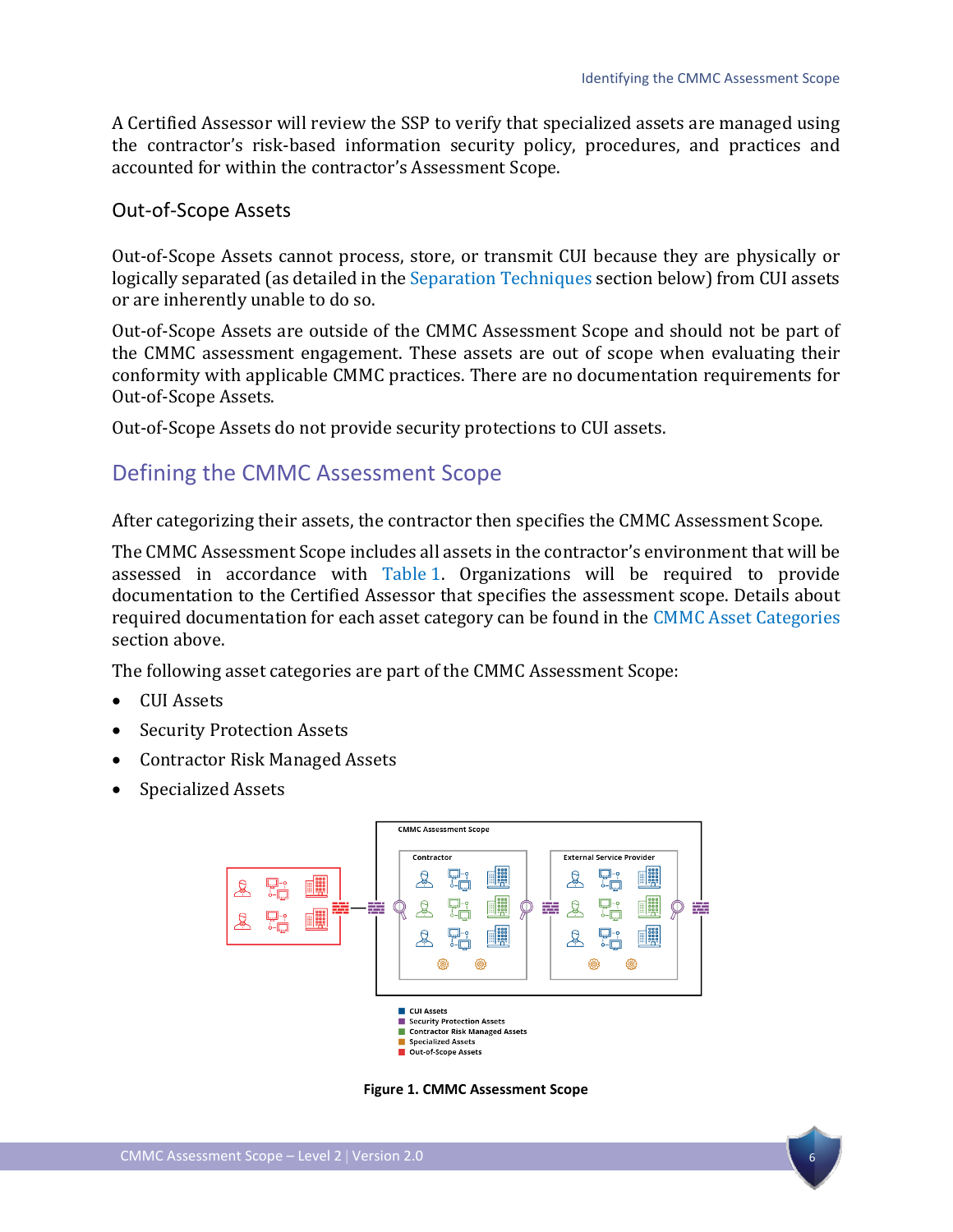# <span id="page-8-0"></span>Separation Techniques

Separation is a system architecture design concept that can provide physical/logical isolation of assets that process, transmit, or store CUI from assets not involved with CUI. Effective separation involves logically or physically separating assets and is required only for Out-of-Scope Assets. By separating assets, the CMMC Assessment Scope can be limited. Effective separation for CMMC follows the guidance in NIST SP 800-171 Rev 2, which states:

*If nonfederal organizations designate specific system components for the processing, storage, or transmission of CUI, those organizations may limit the scope of the security requirements by isolating the designated system components in a separate CUI security domain. Isolation can be achieved by applying architectural and design concepts (e.g., implementing subnetworks with firewalls or other boundary protection devices and using information flow control mechanisms). Security domains may employ physical separation, logical separation, or a combination of both. This approach can provide adequate security for the CUI and avoid increasing the organization's security posture to a level beyond that which it requires for protecting its missions, operations, and assets.*

**Logical separation** occurs when an asset is physically (wired or wirelessly) connected to another asset or set of assets, but software configuration prevents data from flowing along the physical connection path. Examples of mechanisms that provide controlled logical access include:

- firewalls; and
- Virtual Local Area Networks (VLANs).

**Physical separation** occurs when an asset is not physically (wired or wirelessly) connected to another asset or set of assets. Data may be transferred manually using human control (e.g., a USB drive). Examples of mechanisms that provide controlled physical access include:

- gates;
- locks:
- badge access; and
- guards.

### Use Cases

The following use cases demonstrate two scenarios in which one or more assessment scopes are specified.

#### FCI and CUI Within the Same CMMC Assessment Scope

If the contractor processes, stores, or transmits Federal Contract Information (FCI) and CUI within the same assessment scope, the contractor can obtain a single certification. Because the contractor processes, stores, or transmits CUI, CMMC Level 2 is the minimum certification level needed. To achieve this: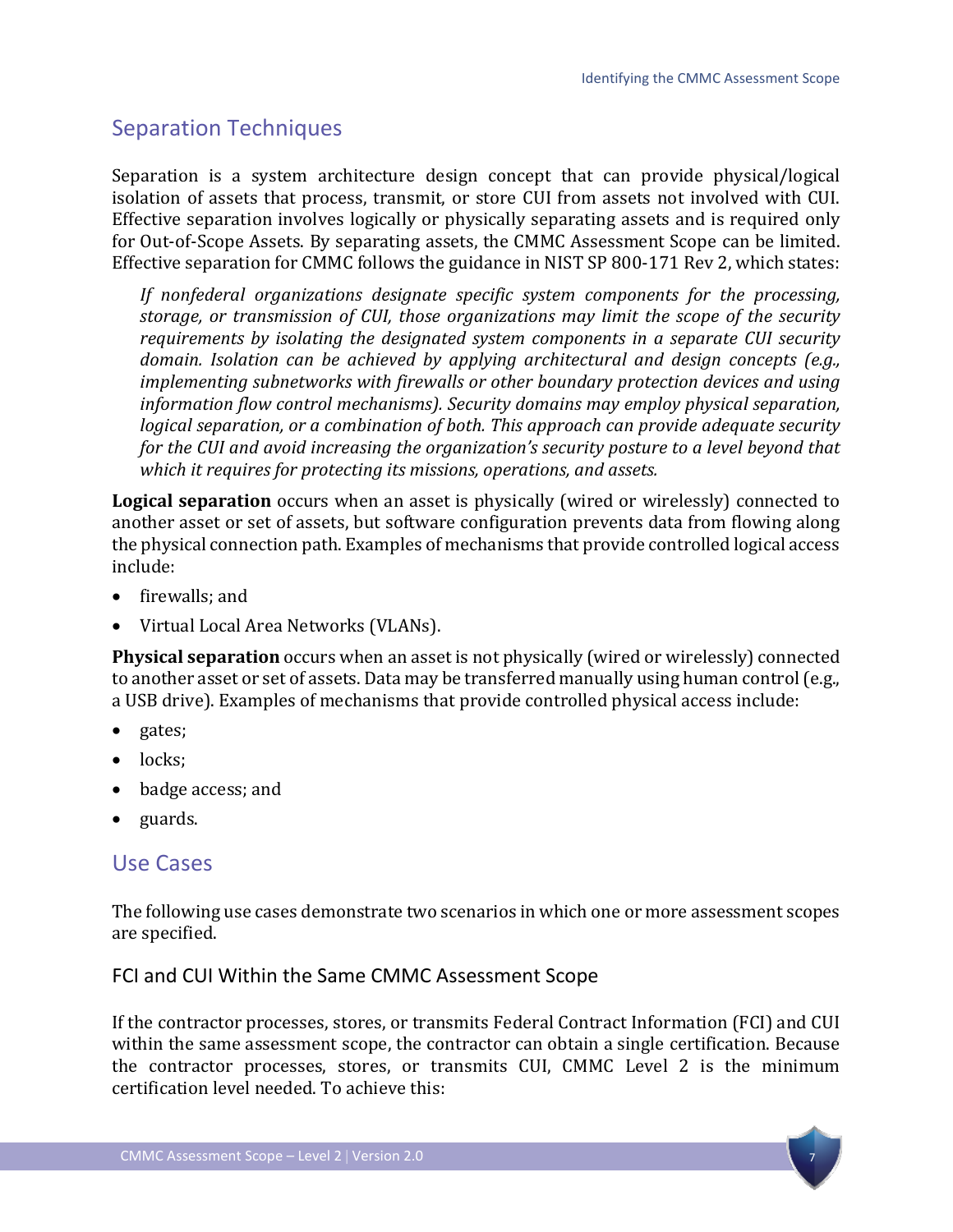• The contractor defines the CMMC Assessment Scope to only those assets that process, store, or transmit FCI and CUI, or provides security protections for such assets.

The assessor certifies that the contractor has implemented the CMMC Level 1 and 2 practices to the assets within that CMMC Assessment Scope.

#### FCI and CUI Within Different CMMC Assessment Scopes

If the contractor processes, stores, or transmits FCI within one assessment scope, but processes, stores, and transmits CUI within another assessment scope, the contractor may choose to conduct two separate CMMC activities. In this scenario, the contractor may want to perform a CMMC Level 1 self-assessment for the boundary containing FCI (e.g., the enterprise network), but obtain a CMMC Level 2 certification for the boundary or enclave of its network within which all CUI must be processed, stored, or transmitted. To achieve this:

- The contractor defines a CMMC Self-Assessment Scope for only those assets that process, store, or transmit FCI. The contractor performs a self-assessment of CMMC Level 1 practices applied to the assets within that CMMC Self-Assessment Scope. The *CMMC Self-Assessment Scope – Level 1* document provides information on specifying the CMMC Self-Assessment Scope.
- The contractor specifies a CMMC Assessment Scope for only those assets that process, store, or transmit CUI. The Certified Assessor certifies that the contractor has implemented the CMMC Level 1 and 2 practices to the assets within that CMMC Assessment Scope.

# External Service Provider Considerations

An ESP can be within the scope of applicable CMMC practices if it meets CUI asset criteria. Special considerations for a contractor using an ESP include the following:

- Evaluate the ESP's shared responsibility matrix where the provider identifies security control objectives that are the provider's responsibility and security control objectives that are the contractor's responsibility. In some instances, cloud service providers might expose configuration settings and parameters that the consumer can use to meet CMMC practice objectives.
- Consider the standards that the ESP conforms to and/or what accreditations it has (e.g., FedRAMP, SOC 2, and CMMC Certification).
- Consider the agreements in place with the ESP, such as service-level agreements, memoranda of understanding, and contracts that support the contractor's information security objectives.